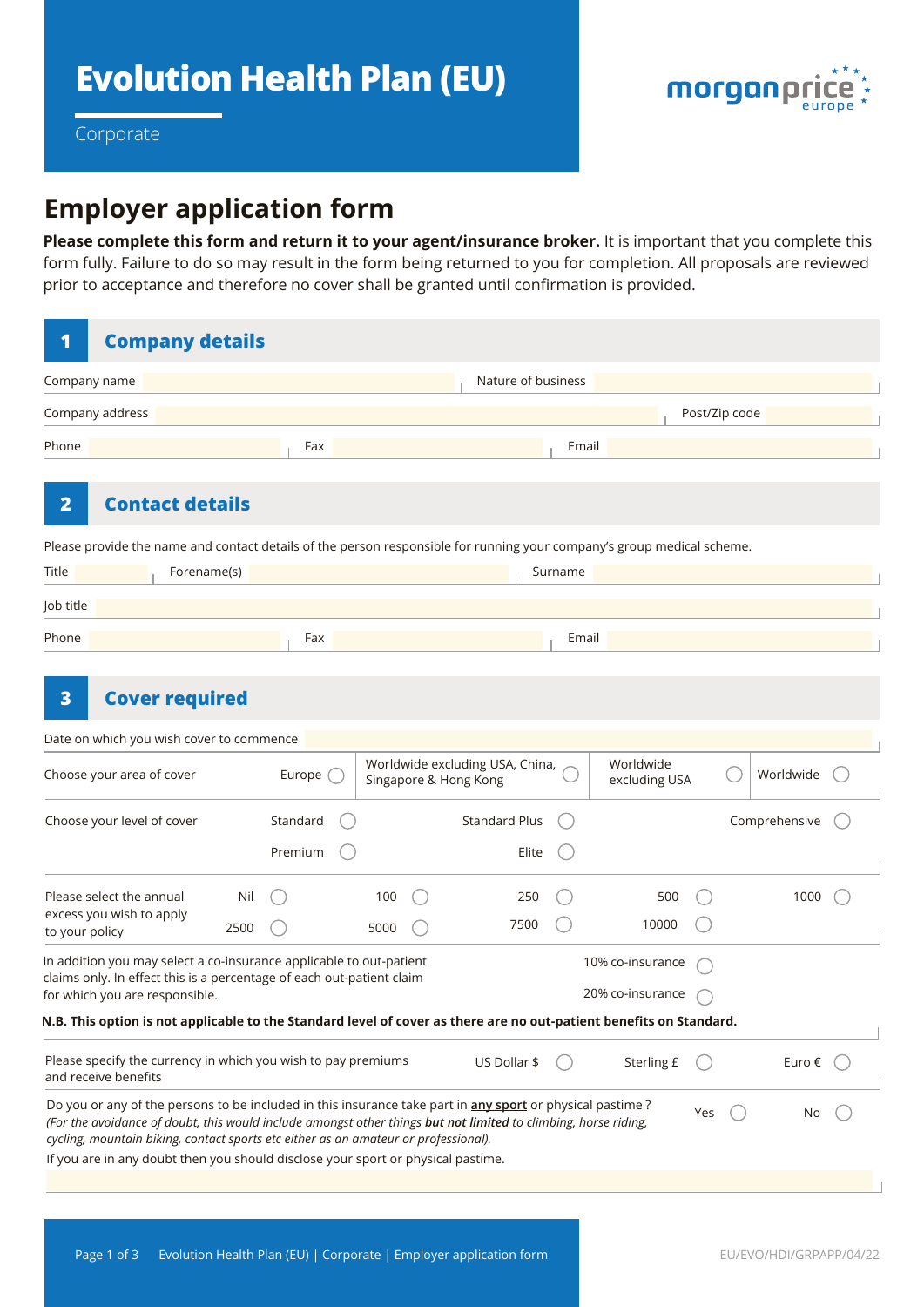

#### **4 Additional modules**

Home country evacuation module П (120 adult/75 child)

## **5 Definition of staff to be insured**

Who will be insured? The insured? Employees only C Employees and their eligible dependants

### **6 Declaration**

I declare that I am authorised by the Company to enter ino this Contract of Insurance. I further declare that after full and reasonable enquiry and to the best of my knowledge and belief that the statements made by me on this application form together with any supplementary information forming part of this application are full, true and correct. I understand that any changes to the information I have provided which take place between the time this form is completed and the time coverage becomes effective, must be notified in writing to the Insurer prior to the effective date of this coverage and failure to do so may result in the rejection of a claim or cancellation of the policy.

Please ensure that prior to entering into this Contract of Insurance you have been provided with, and have read, the terms and conditions that will apply to you as the policyholder and any eligible insured person enrolled on this policy. If you do not understand any aspect of the terms and conditions you should contact Morgan Price Europe at the address given below before signing this application.

Signature of Group Company Secretary Date (2008) and Date (2008) and Date (2008) and Date (2008) and Date (200